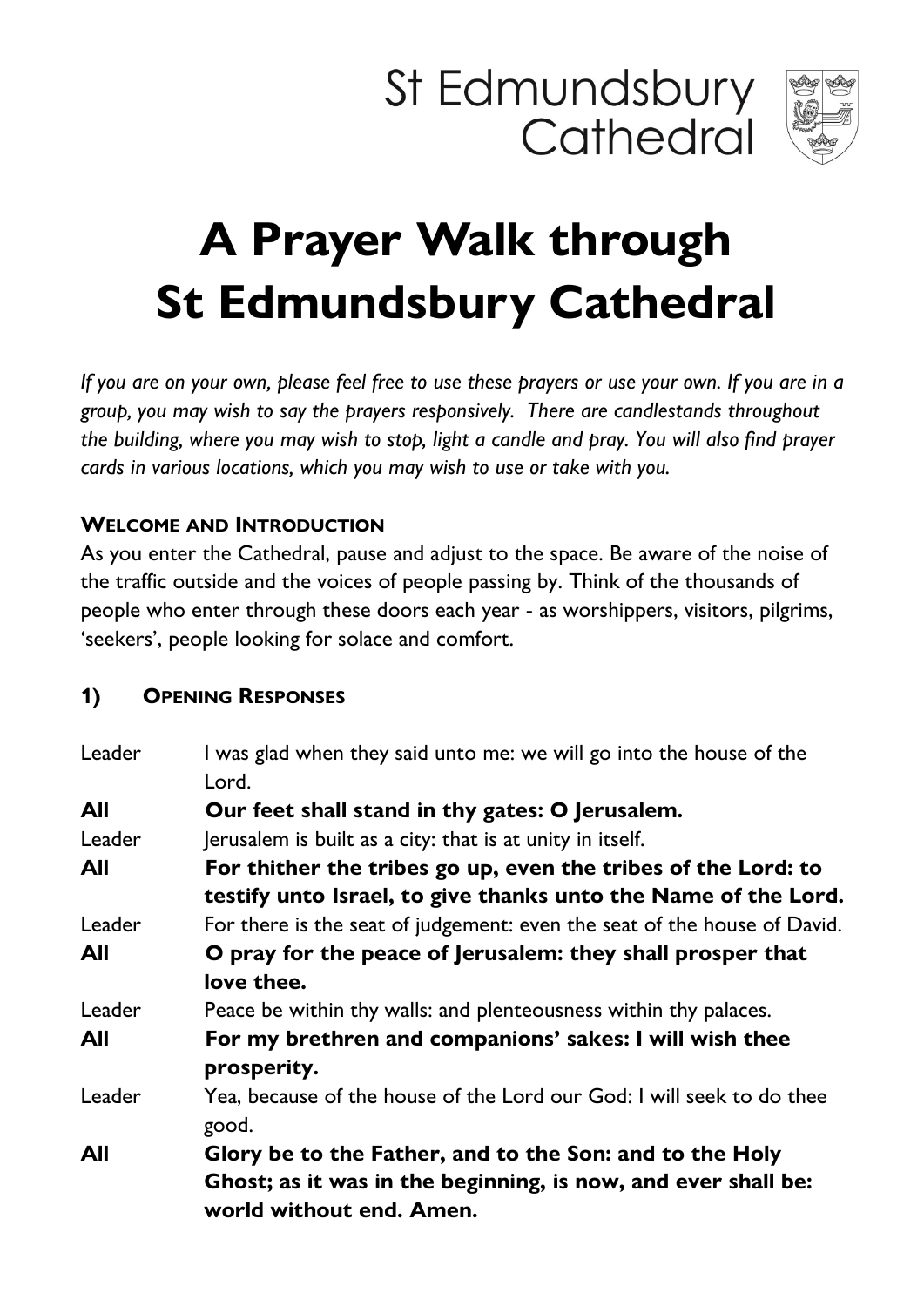# **2) AT THE FONT**

*Ahead of you is the font, the place of baptism and the start of the Christian journey. This*  font has medieval origins, with Victorian additions, including images of baptism from the *Bible depicted in the scenes around the bowl. The font cover is dedicated to the people of the parish who died in the First World War.*

| Leader | God poured out his promised Holy Spirit in tongues of flame on the day<br>of Pentecost.                           |
|--------|-------------------------------------------------------------------------------------------------------------------|
| All    | Amen.                                                                                                             |
| Leader | We have been baptised with the Spirit and with fire.                                                              |
| All    | Amen.                                                                                                             |
| Leader | May that same Holy Spirit send us out to tell his story, and give us a<br>voice to glorify God before all people. |
| All    | Amen.                                                                                                             |

*Move down the central aisle to the crossing (the space in front of the central altar, just before the large arch)* 

### **3) AT THE CROSSING**

*The Cathedral is a mixture of old and new. The Nave was built between 1503 and 1551 but the Tower and its beautiful vaulted ceiling were only completed in the last 15 years. The focus of the Cathedral is now on the central altar, the heart of the Cathedral's worship, the place where Holy Communion is celebrated.*

| Leader | The bread that we break,                          |
|--------|---------------------------------------------------|
| All    | Is it not a sharing in the body of Christ?        |
| Leader | The cup of blessing that we bless,                |
| All    | Is it not a sharing in the blood of Christ?       |
| Leader | We being many are one body:                       |
| All    | For we all partake of the one bread.              |
| All    | All praise to you, our God and Father,            |
|        | you feed us at the altar with the bread of heaven |
|        | and quench our thirst from the true vine:         |
|        | hear our prayer that, being grafted into Christ,  |
|        | we may grow together in love                      |
|        | and feast with him in the kingdom of your Son,    |
|        | <b>Jesus Christ our Lord.</b><br>Amen.            |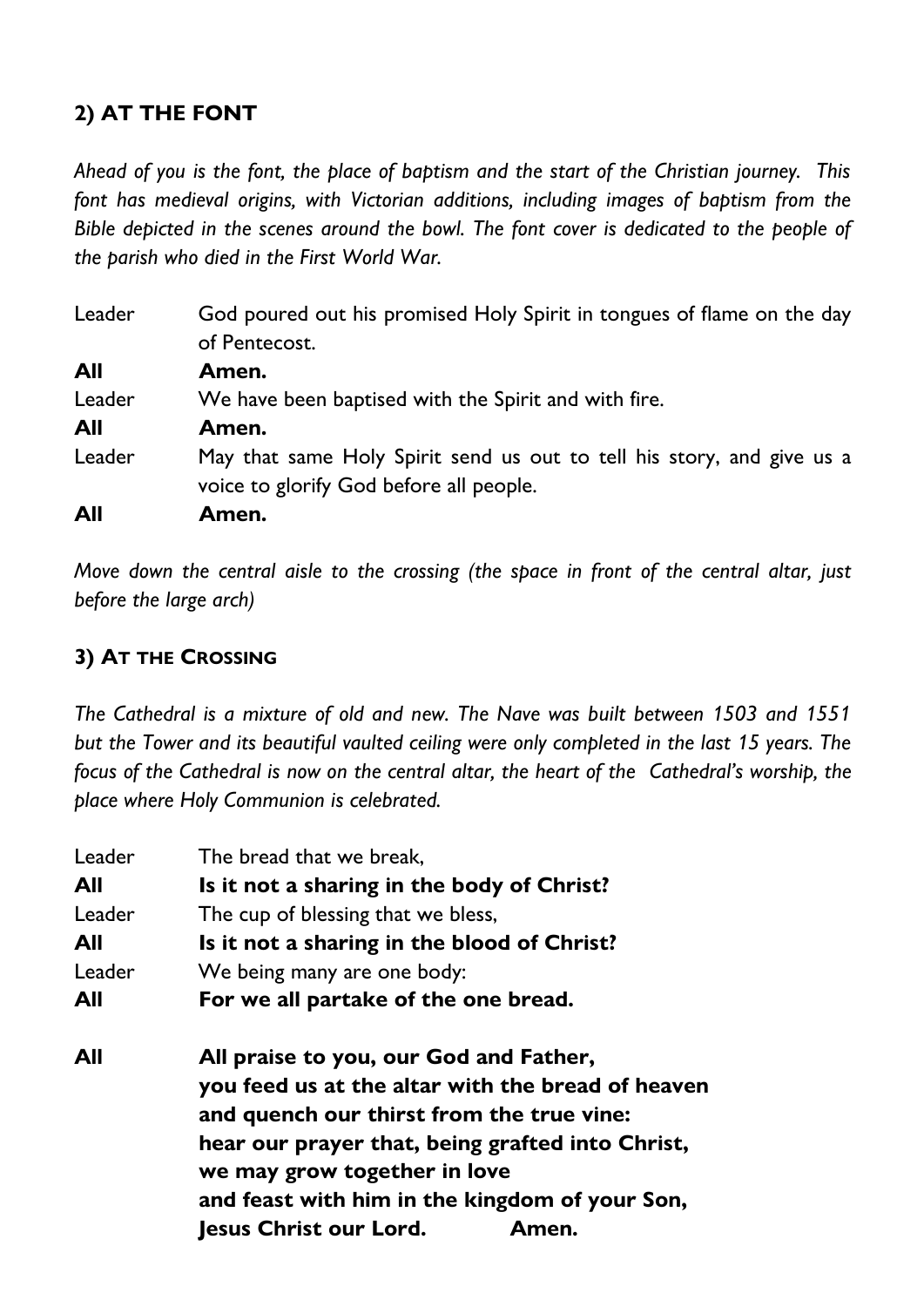*Continue to the left and go through the blue and silver gates into the Edmund Chapel.*

# *4) IN THE EDMUND CHAPEL*

**A Reading** from *Abbo of Fleury: The Martyrdom of St Edmund, King of East Anglia, 870*

Edmund the Blessed, King of East Anglia, was wise and worthy, and exalted among the noble servants of the almighty God. He was charitable to poor folks and widows, just like a father, and with benevolence he guided his people always towards righteousness, and restrained the cruel, and lived happily in the true faith. …[After he died] the local people laid the head with the holy body and buried it as best they could in such a hurry, and soon erected a marker over him. After many years, when the harrying ceased and peace was granted to the afflicted people, they joined together and erected a church worthy of the saint at the marker where he was buried, because miracles happened frequently at his grave.

*The story of St Edmund is an inspiration to us - a Christian who was prepared to give up his life for his faith. Explore the various images of St Edmund (statue, tapestries) in this part of the Cathedral. Do look up the stairs where you will see an image of the young King Henry VI praying at the shrine of St Edmund.*

#### *The Edmund Prayer*

**Christ Jesus, with the life and martyrdom of St Edmund, King of East Anglia, you inspired generations of pilgrims in the way of love and hope. Enfold your Church in the mystery of your wounded and risen glory, who with the Father and the Holy Spirit, are present eternally. Amen.**

*Move into the High Altar and Chancel area.* 

# **5) THE CHANCEL**

*This is the area of the Cathedral where choral services take place. Music is a vital element of worship. You will see the organ (look up!) and the choir stalls. Here you will also find the 'Cathedra', the Bishop's throne.* 

Leader O Lord, open thou our lips.